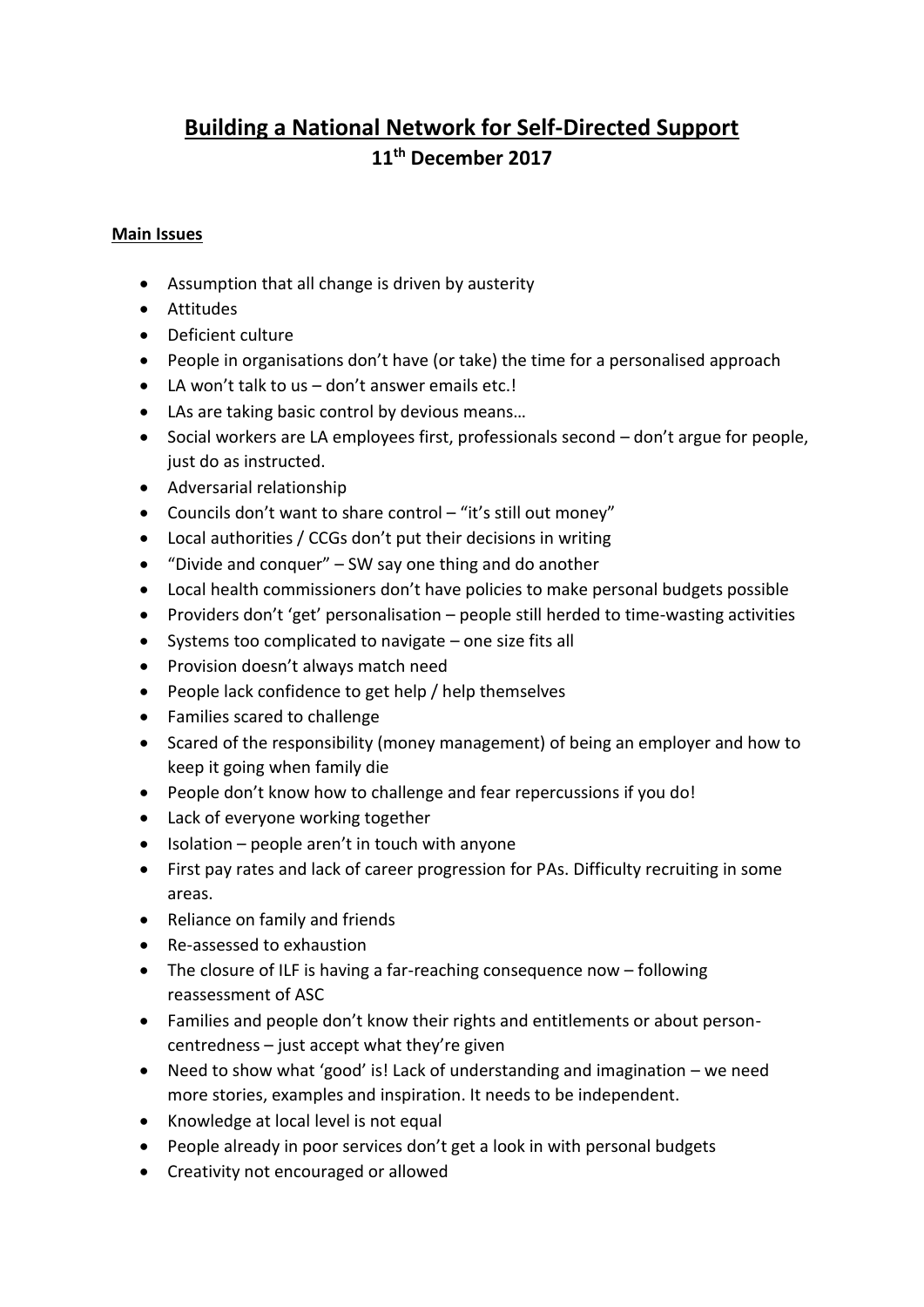## **1. Systems and policies that make it hard, not make it happen**

#### **What would help?**

- Budget cuts means we don't meet as a movement and confidence and networking reduced
- Stop the finance team making decisions above the assessors
- Coproduction share our knowledge and help organisations to see how it works and do it well
- Myth-busting info aimed at those who don't have a good understanding of SDS
- Identify where and why policies aren't working e.g. prepayment cards
- Wiser and more local commissioning
- Policies having a bank of template policies that can be tweaked and a personal link to how they work – mentors
- Common fact sheets, co-produced, that councils could take and use, maybe get ADASS support
- Connect with SCIE to see how they can help. E.g. rough guide to personalisation
- Find out council's policies for assessments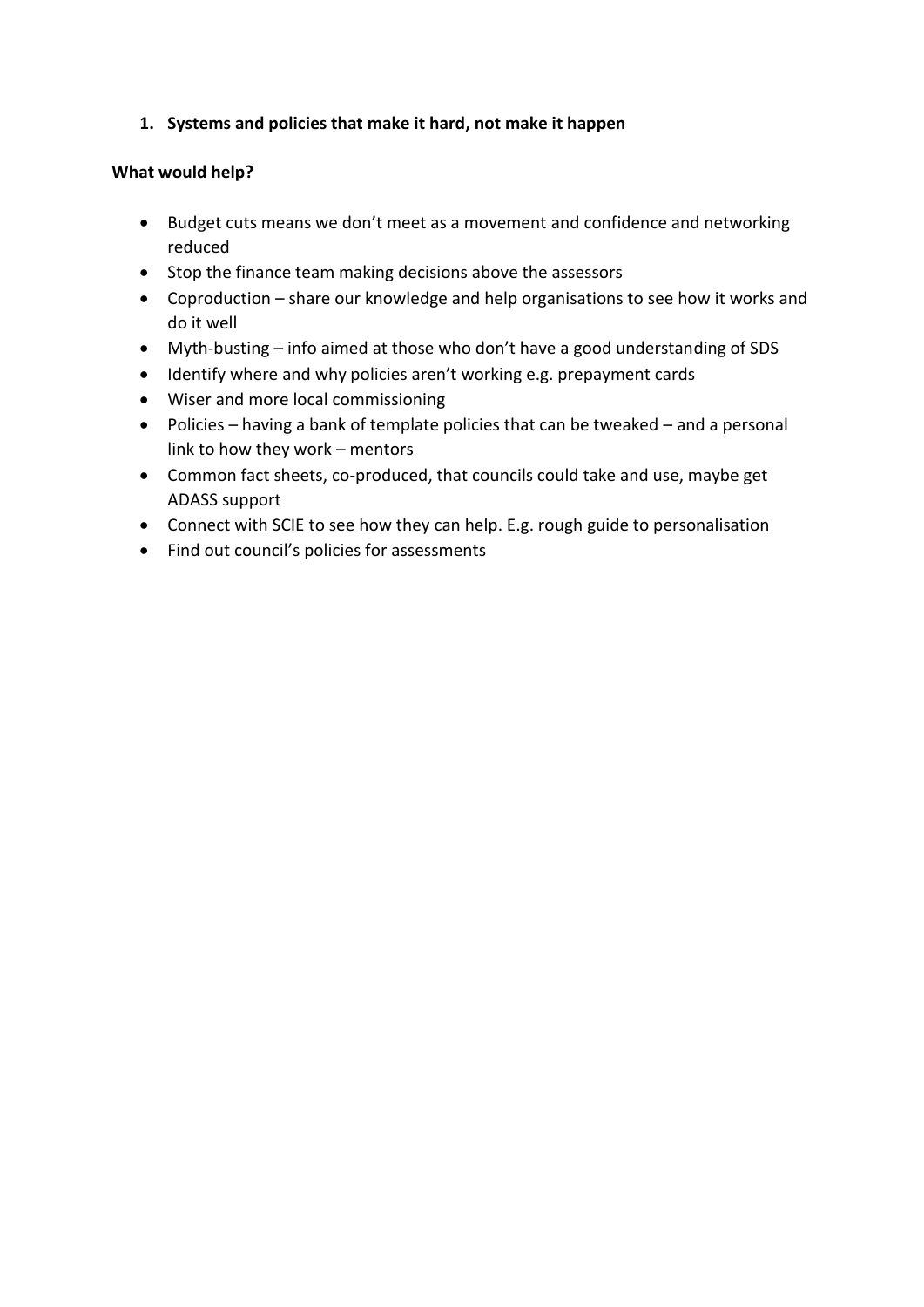# **2. Professional and managerial culture (taking back control / deficit approach)**

#### **What would help?**

- Local groups / people connecting together. Pulling common themes to challenge together.
- Ensuring there's always a buddy at meetings who knows your rights
- Citizen jury approach to creating a 'listening, learning and change culture'
- Leadership engagement and commitment belief in change, driven from senior managers e.g. director attended partners course
- 'invisible' people, hidden in long term 'services' difficult to access SDS and personalised support – support system and culture change
- Run more 'kindred spirits' courses
- Grow broad social movement to disrupt public services. Constructive challenge and co-design citizen jury example in Greater Manchester for homecare
- Recognise our world is now health and care and wider public services reform. Therefore develop a movement for empowering citizens, a new public service/citizen relationships embracing, for example, conversational approach, social prescribing, asset based pt activation, on the back of which personalisation will embed. Local alignment of voice with national group.
- Collaborative learning and development so people understand things from others' perspectives
- Circles of support to share good practice, connect people and advocate personalised support.
- A positive PR campaign on the potential of creative personal budgets and value for money
- Video or interview between very senior person and person/family
- Coproduction
- Set people going in as a critical friends
- Professionals working with self-advocacy groups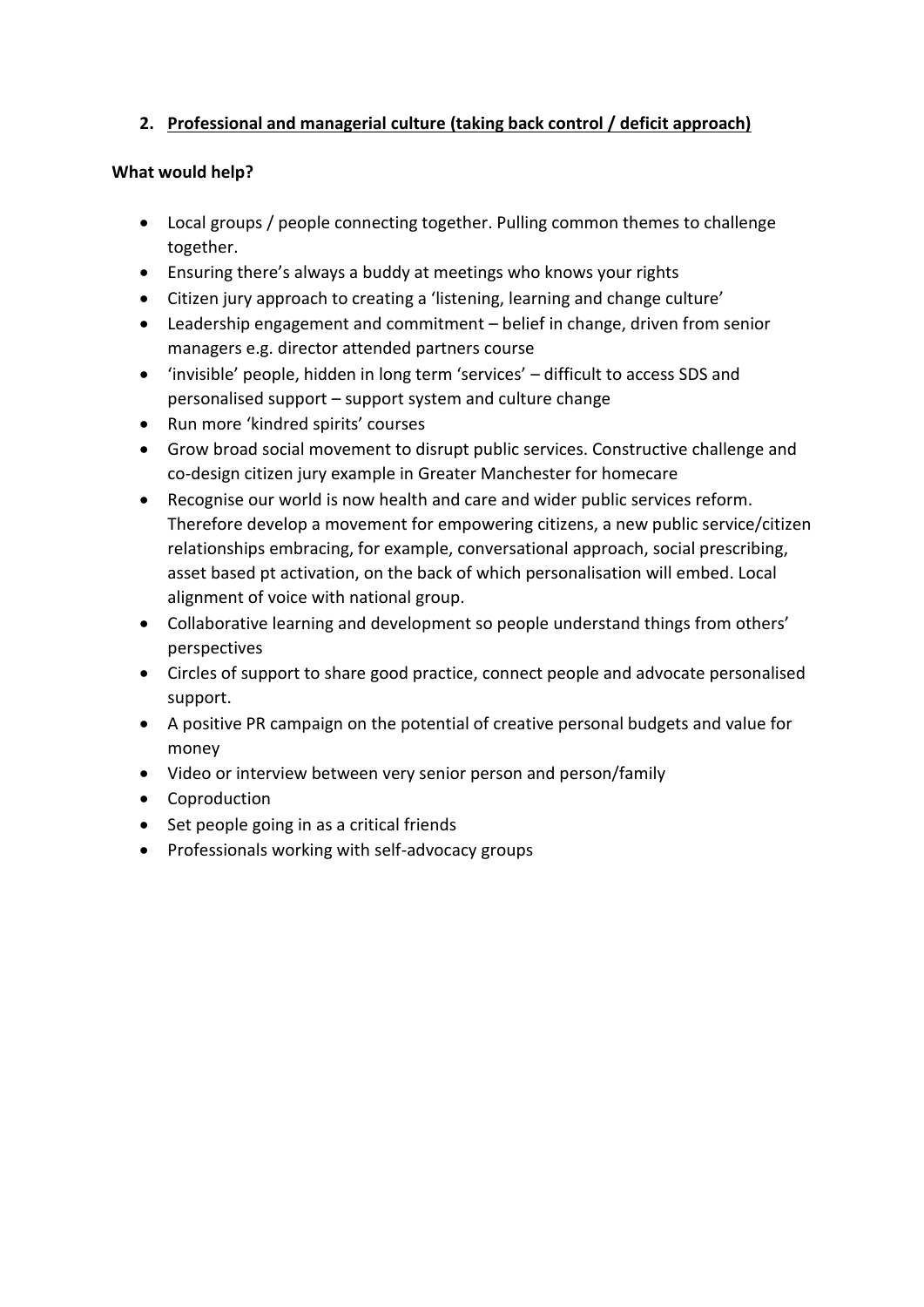#### **3. Knowledge (system, law, rules, possibilities etc.)**

- Ensure a transparent process in each locality
- Having good access to information
- Need to inform people and families social media?
- Showcasing alternatives e.g. good organisations that take on employer responsibility for people
- Training rights, the law and the system
- Working with solicitors on how to help people with their rights
- Using a network to tell people about their rights. Getting the message out.
- Learning and development for social workers on personalisation
- Need to use evidence better learn from places doing things well. Look out, not in...
- Help tell people about the right to have a personal health budget in CHC
- Local organisations could share their knowledge, ideas, possibilities…
- Spread information about in stream West Lancs Peer Support (independent support in each area)
- 'Pass it on planning' revived to help people with solutions
- Accessible information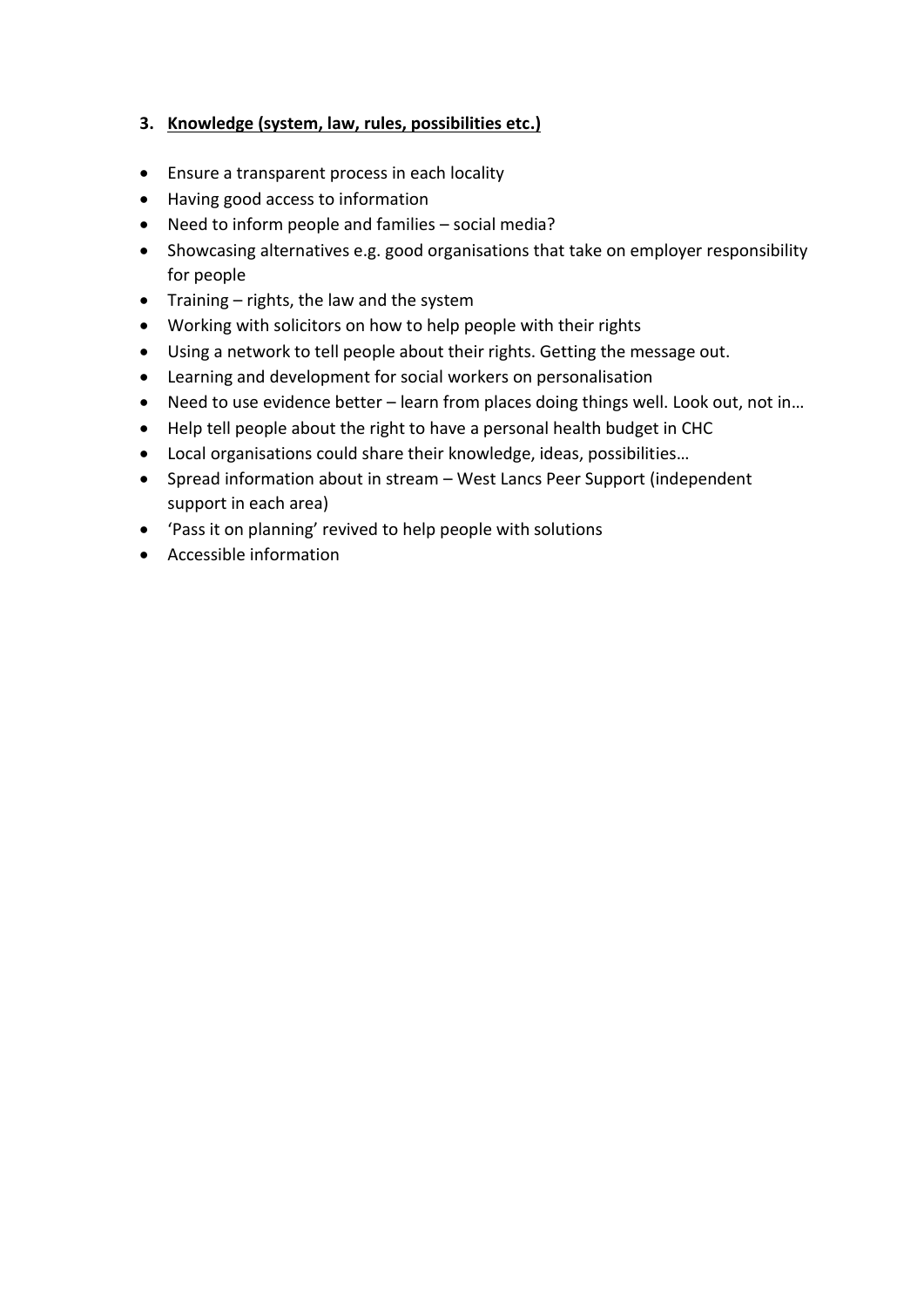## **4. Confidence, skills and support of people and families**

- Representation (not advocacy)
- Investment in leadership programmes collaborative e.g. partners in policymaking
- Training skills you need to navigate the system and make sure you know your rights
- Self-advocates and carers working together
- Pass it on planning people who have experienced support planning, get training, agree to plan with other families
- Self-advocacy, peer advocacy, mutual support
- Putting money into self-advocacy groups
- More training from self-advocacy groups co-production –done with not for!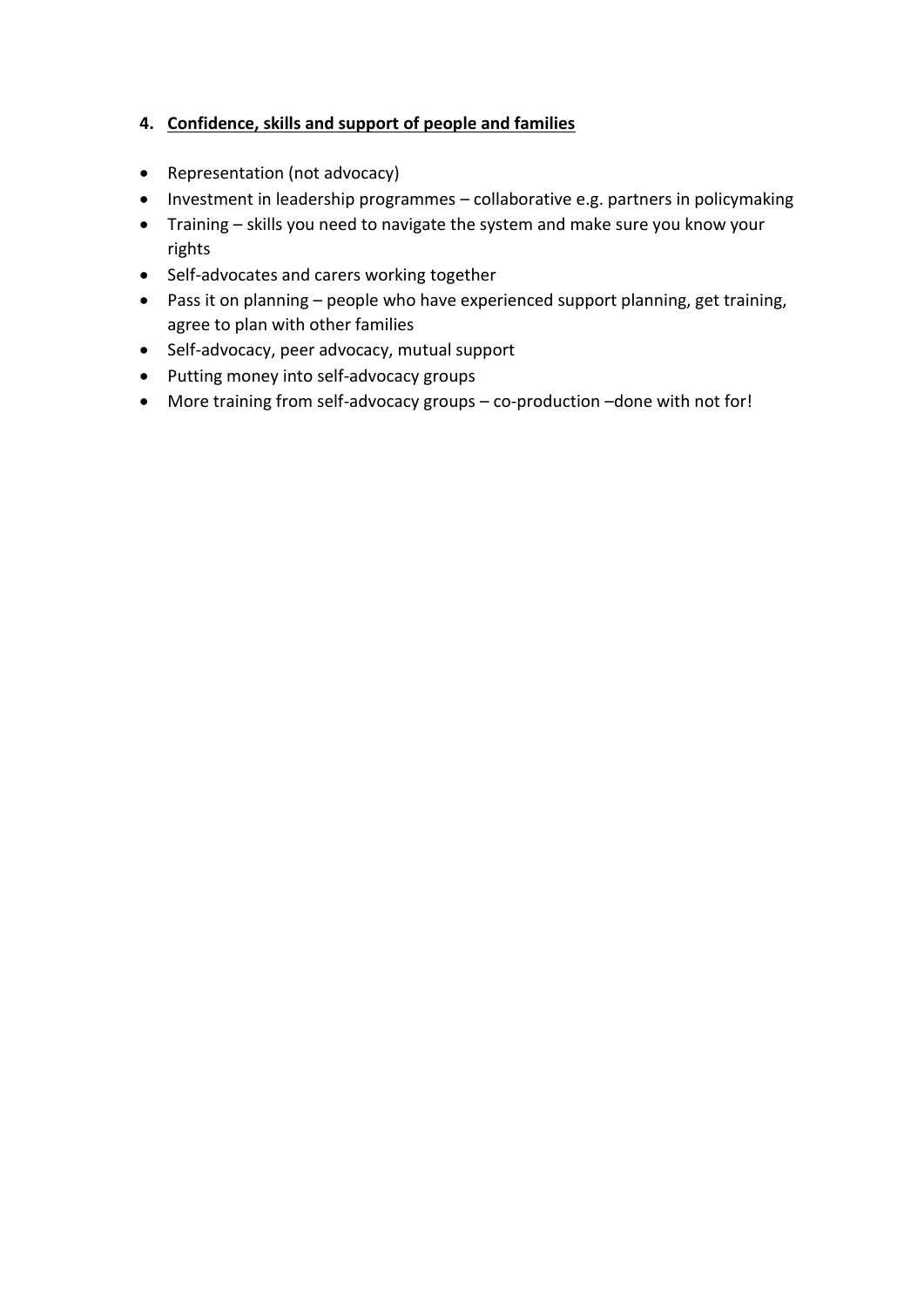#### **What I can do…**

- Jenny Cater I can offer my experience of self-directed support without a personal budget. Also creating a self-advocacy group.
- Vicky Buckingham
	- o Which?
	- o Expert by experience.
	- o Confident in using social media and ipad/iphone.
	- o Listening to people who use services.
	- o Peer travelling support buddy.
	- o Self-directed support experience.
- Michelle Evan
	- o I can share my lived experience and knowledge about "what good support looks like".
	- $\circ$  I offer my experience of DPs for younger/older people. 1-1 support with DPs and the system.
	- o I can share my story of 'getting a life' and leaving home.
	- o I offer NCAG!
- Seb Peer support. Skills and knowledge around personal budgets gained through lived experience. Offering from someone else. I know William Case – YSM.
- Kate Sibthorp
	- o personal experience of DPs, managing PAs etc. happy to talk to people.
	- o One-to-one support with assessments, planning etc.
	- $\circ$  Running events appreciative inquiry trained.
	- o Work with TLAP and NCAG something through them perhaps.
- $\bullet$  Kelly
	- o Advice, 'lived' experience, share contracts, places to recruit, what has gone well – not well.
	- o What could budget cover in future.
- Darren Hayward
	- o manage the network Facebook page
	- o what will people do if the personal budgets are cut and maybe I would like to start a group myself at some point on social media (much cheaper than starting an office based one where you have to spend money on an office space and/or a room)
- Lawraine Create a facebook page
- Carev
	- o Can support some gatherings, use social media etc.
	- o Local links and connections and coffee
- Gaynor
	- o Admin support with webinars. Facebook page.
	- o Admin support with surveys/research on policies not working. Similar to prepayment cards evidence.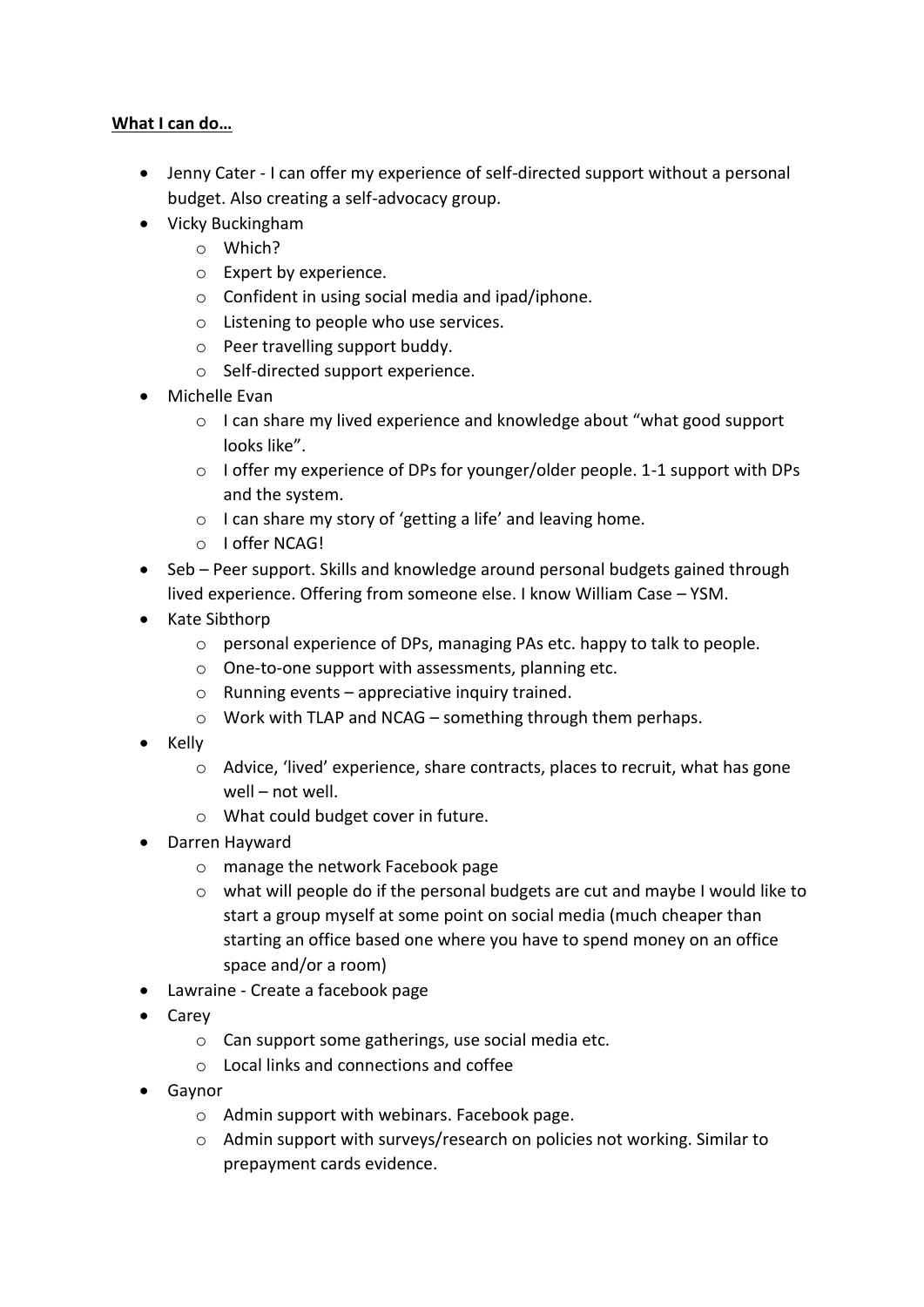- Wendy
	- o Helpline support
	- o Admin/research finding information
- Will Case I know someone who can offer…
	- o Easy-read information (Change)
	- o Peer support (Sebastian Lynn)
	- o Brokerage recommendations (ILBP Bury and Instream)
	- o Health and education plans (Council For Disabled Children)
- Janette Cunliffe Wigan Council
	- o Good working relationship with CCG to promote personal health budgets, happy to share
	- o Development of best practice. Leads within social work teams to promote and evidence a person-centred approach.
- Nick Dixon
	- o Leadership around growing a collective voice in Greater Manchester to positively disrupt the public services
	- o Engaging GMCAs transformation programme around 'Care at Home' with innovative design solutions generated by a wide range of voices outside of the system (citizen jury / collaborate Out Loud / ADASS / Manchester University)
- Angela Boyle
	- o North West connections (local and regional) in health and social care, and particularly providers of care of support.
	- o National connections in health and social care can support the drive agenda towards movement for change.
	- o Influence across C4CC partnerships and ability to connect orgs, people, common work/agendas.
	- o Housing connections in north west to engage in wider agenda.
	- o Qualified executive coach and mentor can support leaders to do / see things differently – possibly providers?
- DR UK can offer access to our fact sheets, guides and other resources
- John Lawraine A meeting room in the north east for a network get together
- Will Case
	- o Help with personal assistant recruitment
	- o Disability equality training
- Zoe Porter I can offer connection to Greater Manchester and to national NHS England programme and sometimes resources!
- The 'Partners' email network as a resource for info and support
- Katy Moulton legal advice re: community care / court of protection issues
- Andy Gilbert KDC
	- o Support building of local (Liverpool city region) networks extending invites/connections
	- o Help with rebuilding ties and connections old/new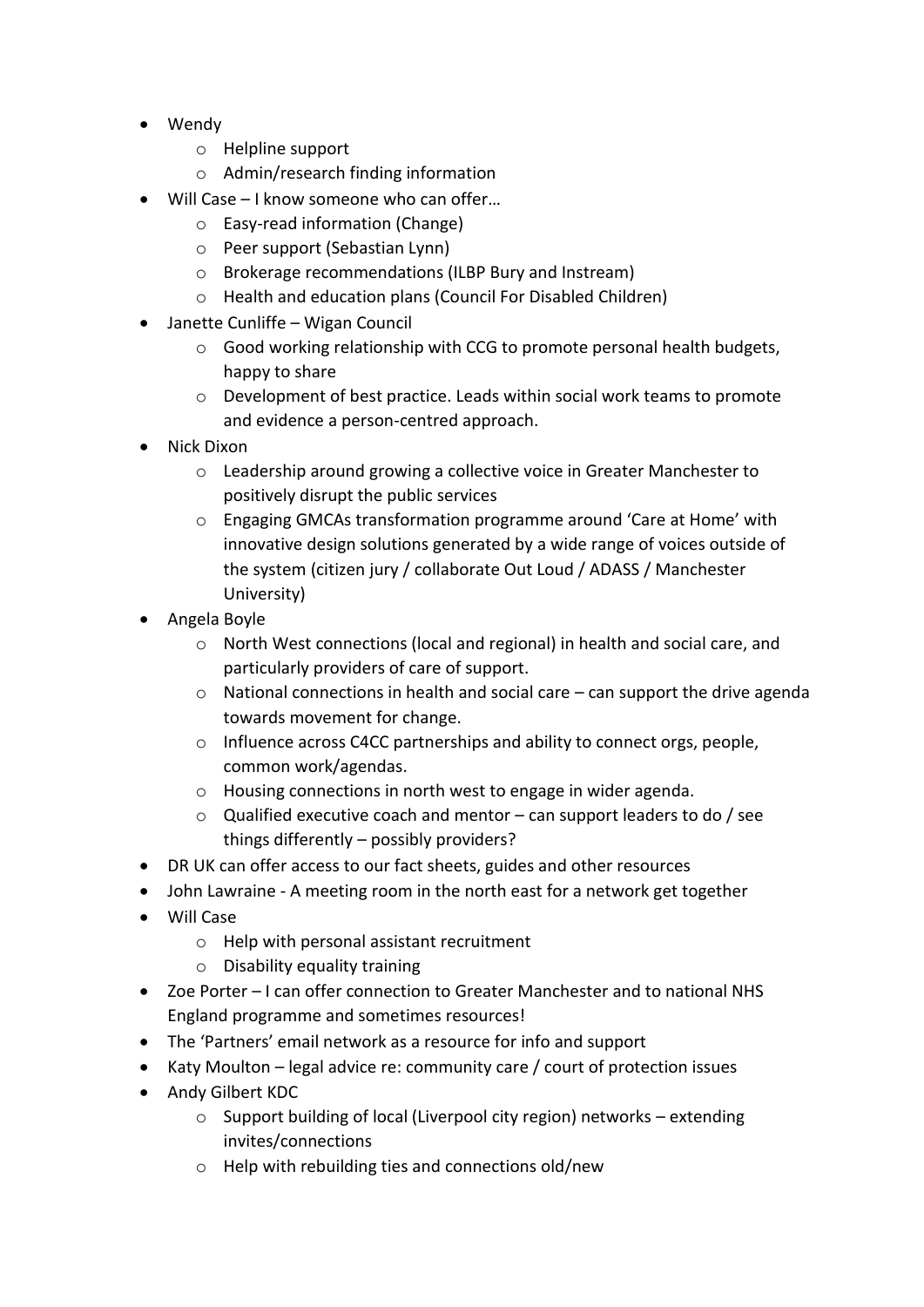- o Rediscover and share history and past best practice
- o Supporting research with local people to establish what is working/not working
- o Supportive of community up/grassroots/spider webs
- o Support and encourage social media activity
- F Smith Support development and delivery of key messages. Bring case studies to the table.
- John, In Control clear simple info on rights
- MIXIT advertise the group on youtube through MIXIT TV
- Virginia Webster
	- o Group / individual support / signposting etc. using:
		- WhatsApp group
		- Facebook group
		- Twitter linking information etc.
		- Texting support and phone calls
	- o Any activity using social media / internet
	- o I can give this time early mornings and late in evenings
- Cascade info to south East network of disabled people's organisation
	- o share good practice
	- o share case studies
	- o send positive comms around SDS
	- o share experiences of PHB
	- o showcase solutions
	- o PA noticeboard
	- o Continuing independence agency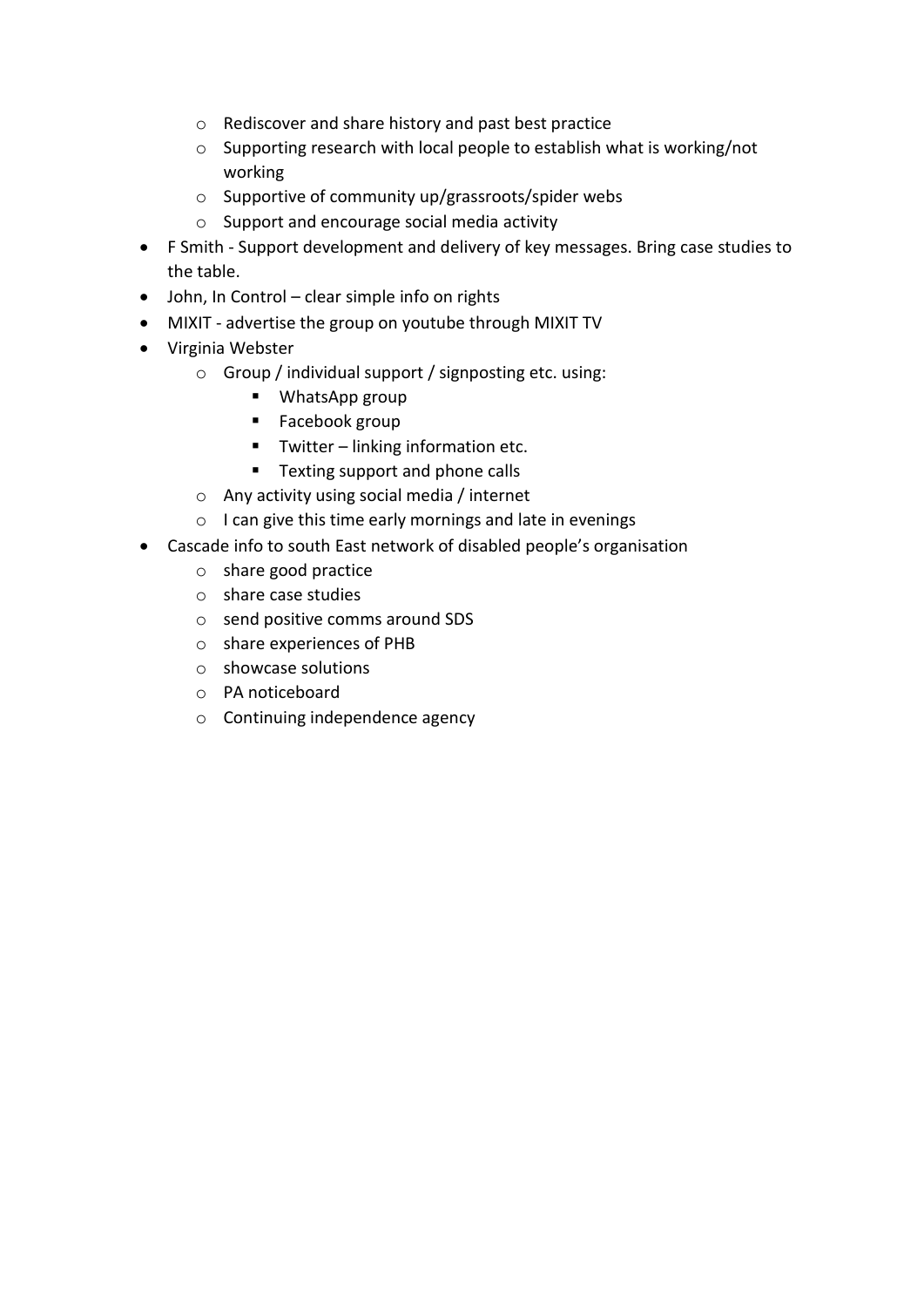## **What others could do…**

- Jo Fitzegerald who leads PHB peer and lived experience work is thinking about how people with PHBS who have skills and interest in being active can get involved (NHS England)
- Community Cats @ Comm Cats
- I can get other individuals and organisations signed up by promoting the network idea to DR UK members
- Connection to community led support personalisation and systems change
- Liz Wilson, Dimensions I've got a course to help new employers disabled people or families – get the skills and confidence they need to recruit and manage a staff team. Happy to share materials or train trainers (funded by Skills For Care)
- Liz Wilson, NVFF Still have the network and we are in touch can let people know about this and give opportunities to get involved
- Liz Wilson, Dimensions holds some family info sessions about tights and negotiating the system. Could open up to all.
- Liz Wilson, Dimensions can offer meeting space in some parts of the country.
- Liz Wilson, Dimensions Could make some contribution (probably not cash) to source kind of Kindred Spirits to promote systemic and cultural change.
- Possible training link? Supporting knowledge sharing and connection
- Janette Cunliffe, Wigan Council Ideas for a person-centred approach to assessment and support planning
- $\bullet$  Kelly who do I know/what
	- o In Control Julie
	- o Persons from Sharing Knowledge persons speaking too
	- o Inclusion North? Parent Advisors
	- o People Hub and persons who have offered advice on PHB over facebook/email
	- o CCG complaints email!
- Dimensions, Liz Wilson produce series of "facts for families" can share those that aren't specific to families in Dimensions only
- Ask partners graduates specific questions raised today to get a wider view.
- Alzheimer's society range of resources
- Skills 4 care leadership and workforce devt
- Irwin Mitchell is a national law firm so advice from solicitors in other offices, training on legislation etc, fact sheets and template letters
	- o Irwinmitchell.com 'protecting your rights'
- F Smith
	- o bring other key players into group including colleagues
	- o learning from other areas where it may be working and conduct to others i.e. **CSA**
- Les Scaife, West Lancs Peer support independent advice